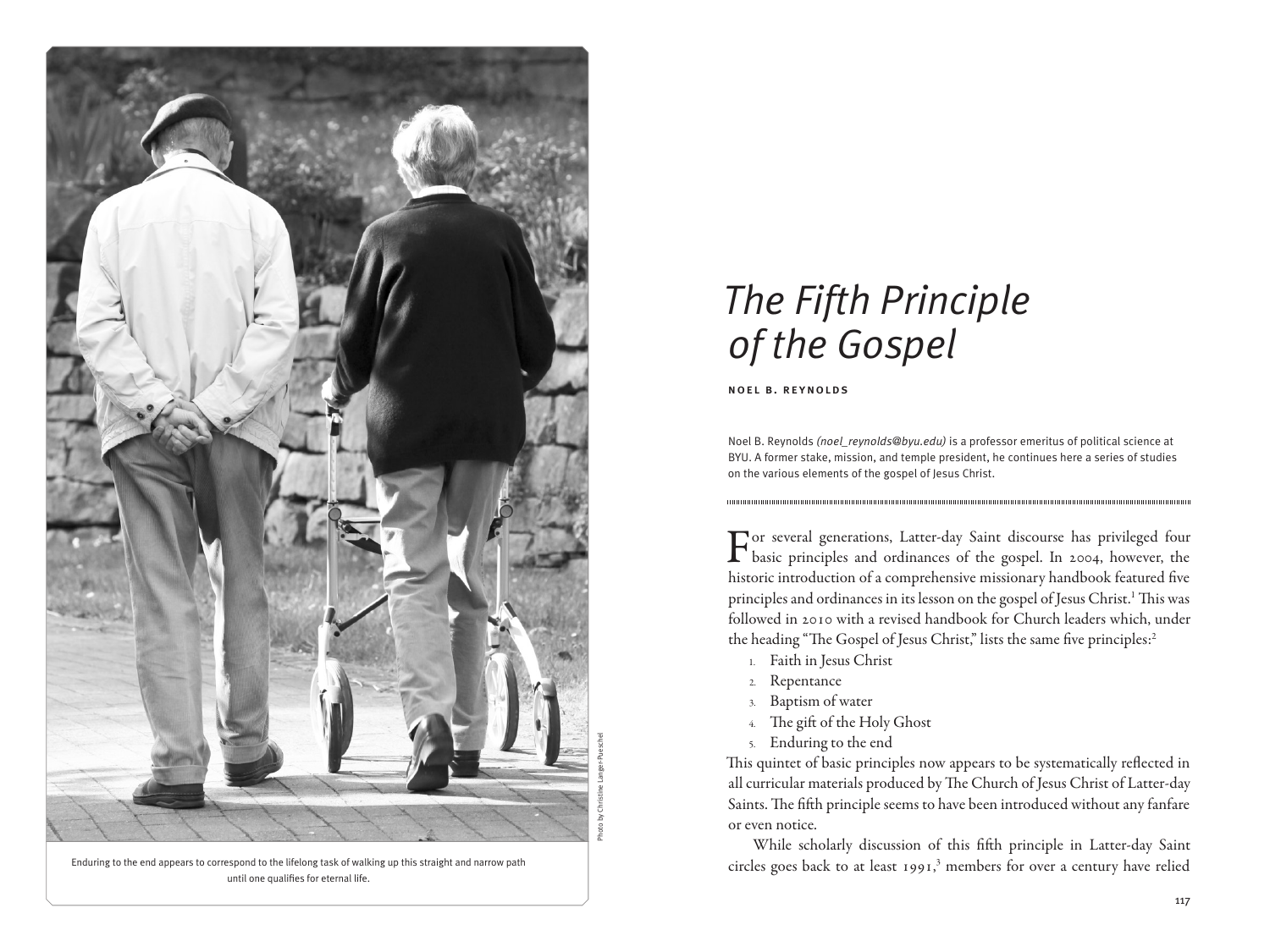almost universally on the statement of four basic principles and ordinances in the fourth article of faith, first articulated in Joseph Smith's 1842 letter to Illinois editor and politician John Wentworth, for an account of "the laws and ordinances of the gospel": "We believe that these ordinances are: 1st, Faith in the Lord Jesus Christ; 2d, Repentance; 3d, Baptism by immersion for the remission of sins; 4th, Laying on of hands for the gift of the Holy Ghost."4

#### **Early Mormon Sources for the Fourth Article of Faith**

Long before the writing of the Wentworth Letter, early Mormon missionaries, as documented by David J. Whittaker, often used these kinds of summary statements to explain the Latter-day Saint message.<sup>5</sup> Whittaker found that these statements could be shared with local newspapers and published on broadsides when missionaries entered into new areas to facilitate their engagement with local populations. For the first decade, the revelation now known as section 20 of the Doctrine and Covenants (at that time known as the "Articles and Covenants" of the Church) was used most frequently in this way. But over time, various missionaries composed their own, more analytic statements.

One of the earliest of these, apparently composed by Brigham Young's brother Joseph in 1836, was published in a Boston compilation of American religious creeds and clearly acknowledged the Book of Mormon requirement that Christ's followers endure to the end: "to ensure eternal life, a strict obedience to all the commandments of God, must be observed, to the end."6 Most influential were the writings of Parley P. Pratt. His 1840 *Late Persecution of the Church* included earlier material, but featured a new introduction enumerating and briefly explaining five principles of "Theology held by this Church." The first four of these are preserved in the current fourth article of faith. In elaborating on the fourth principle, Pratt lists all the duties incumbent on a new Church member: "in short, to continue faithful unto the end, in all the duties which are enjoined by the Law of Christ."7

When Parley extracted a four-page version of these principles a month later in what has been called "the first short tract outlining the fundamentals of Mormonism,"8 he again followed up on the four basic "conditions of the gospel," citing Acts 2:38, with a paragraph listing all the ways in which these converts must conduct their lives "to walk in all the ordinances of God blameless" and "to keep themselves unspotted from the world"—but this time without any direct mention of the Book of Mormon language of continuing



Parley P. Pratt's writings in his 1840 *Late Persecution of the Church* featured a new introduction explaining five principles of "Theology held by this Church." Pratt lists all the duties required of a new Church member, including the charge to "continue faithful unto the end."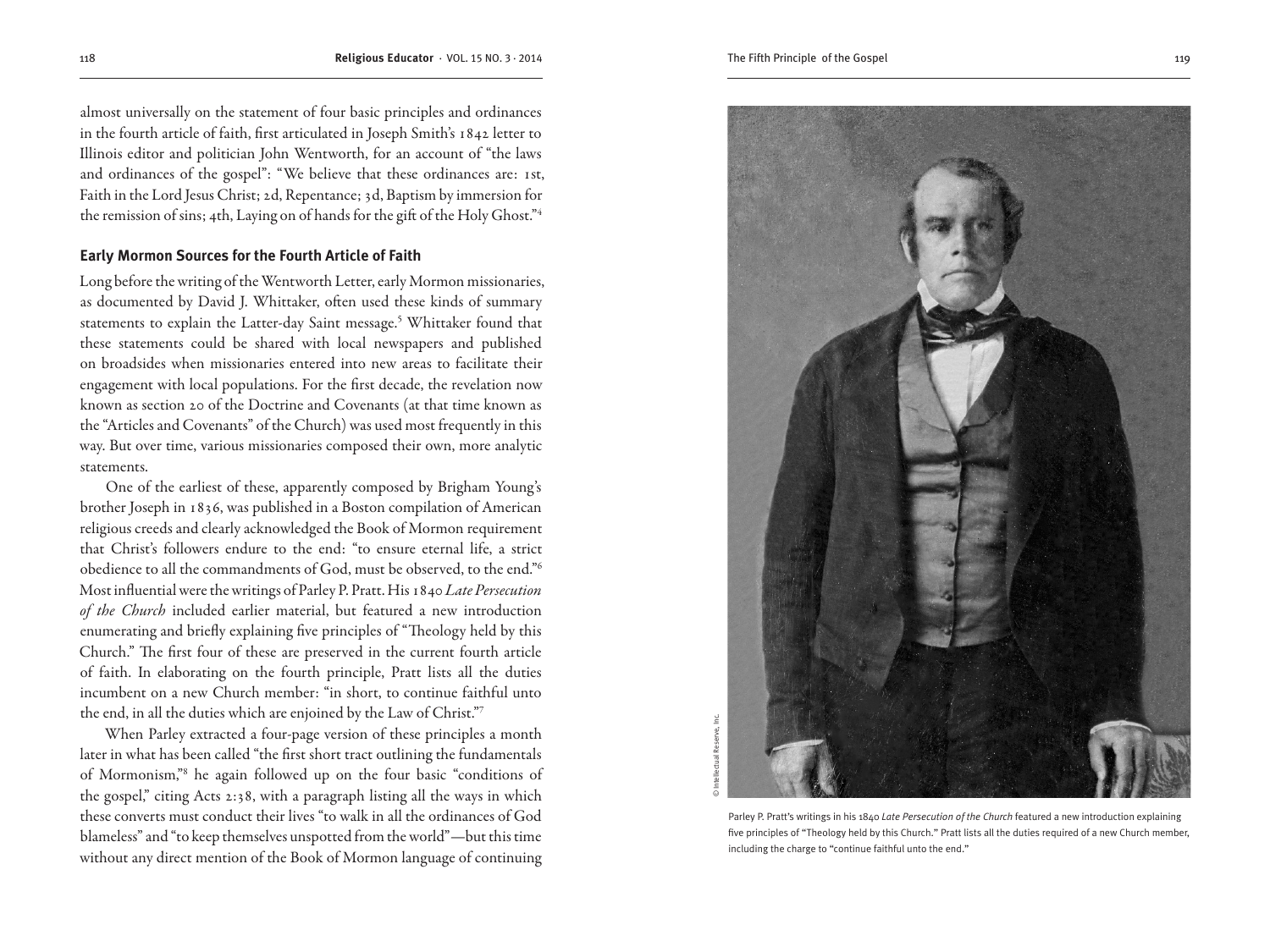faithful to the end.<sup>9</sup> Similarly, in the same year, his brother Orson listed the same four "first conditions of the gospel" in an 1840 pamphlet he published in Edinburgh and then went on, like Joseph Young and Parley, to add explicitly that it is necessary "to continue faithful to the end, in all the duties enjoined upon them by the word and spirit of Christ."10 Nevertheless, these fivefold formulations did not gain much traction among other early Mormon writers. It seems probable that these writers did not actually recognize enduring to the end as a separate principle—even though they always included it conceptually in their expositions of the restored gospel and typically used Book of Mormon phraseology to do so.

Eventually the thirteen affirmations of belief from the Wentworth Letter of 1842 were excerpted by Franklin D. Richards and included in his 1851 "Pearl of Great Price" as "Articles of Faith," and received canonical status in a vote of the 1880 general conference of the Church. While enduring to the end was not recognized therein as a basic gospel principle in article 4, it did receive a mention in article 13: "We have endured many things, and we hope to be able to endure all things."

Although a tradition developed later crediting Joseph Smith with direct authorship of the thirteen Articles of Faith, they clearly represent an evolution from the prior decade's efforts of various Latter-day Saint writers. They seem likely to have received their final or near-final form at the hand of Orson Pratt, who continued rewriting and reformulating them in successive years.<sup>11</sup> Joseph Smith had consistently maintained an anti-creedal position, and seems never to have referred to these thirteen articles in his own speaking and writing for Latter-day Saint audiences.12 In compiling these lists of teachings, Orson Pratt and others were drawing extensively on the earlier pamphlet-writing efforts of Parley P. Pratt "phrases from which are echoed in the later 'Articles of Faith.'"13

## **Book of Mormon Origins in the Teachings of Christ**

The significantly intensified study of the Book of Mormon over the last four decades has contributed directly to this development in doctrinal understanding.14 In three clearly delineated passages in the Book of Mormon, Jesus Christ personally teaches his gospel and doctrine to one or more Nephites. In each one he emphasizes in different ways the necessity of enduring to the end.<sup>15</sup> It may be helpful to describe each of these passages briefly as a basis for the following discussion.

## *2 Nephi 31*

In 2 Nephi 31:3–21, Nephi provides a nineteen-verse expansion of 1 Nephi 11:27, in which he had given a brief description of the baptism of Jesus as he had seen it in vision. In this expanded version we learn that Nephi had saved perhaps the most spectacular part of that early vision to use as a conclusion to his doctrinal writings. We now learn that in this segment of the early vision, Nephi (and presumably Lehi before him) was taught the basic principles of the gospel or doctrine of Christ by the Father and the Son directly. He quotes each of them three times. Perhaps because of the way Nephi has separated this detailed account from his earlier account of the vision, most readers seem to miss the significance of Nephi's experience as reported in 2 Nephi 31.

In verse 14, Nephi quotes the Son as saying that if, after a person has repented, been baptized, and received the blessings of the Holy Ghost he or she should then deny Jesus, "it would have been better for [that person if he or she] had not known me." At this point in Nephi's rehearsal of this experience, the Father intervenes to affirm and reformulate the point: "He that endureth to the end, the same shall be saved"  $(z \nNephi 31:15)$ , giving us the principal form of language that is used throughout the rest of the Book of Mormon. Recognizing the supreme authority of the speaker, Nephi immediately states his own understanding of this principle as a basic gospel requirement: "I know by this that unless a man shall endure to the end, in following the example of the Son of the living God, he cannot be saved" (2 Nephi 31:16).

At this point, Nephi introduces a powerful visual image—possibly original with him—to help readers understand the complete gospel process. He describes an entry gate that opens onto a straight and narrow path that leads to eternal life. Then he tells us that "the gate by which ye should enter is repentance and baptism by water; and then cometh a remission of your sins by fire and by the Holy Ghost" (2 Nephi 31:17). The remaining principle, enduring to the end, appears to correspond to the lifelong task of walking up this straight<sup>16</sup> and narrow path until one qualifies for eternal life (v. 18). It also becomes clear that Nephi sees this divine bestowal of the Holy Ghost as an essential requirement for all Christ's followers in the process of enduring to the end. Not only does it bring the remission of sins, but it also provides a "witness of the Father and the Son" and shows us "all things what [we] should do" (2 Nephi 31:18; 32:5).

The next two verses bring the focus down to this fifth principle by asking rhetorically if getting "into this straight and narrow path" is sufficient for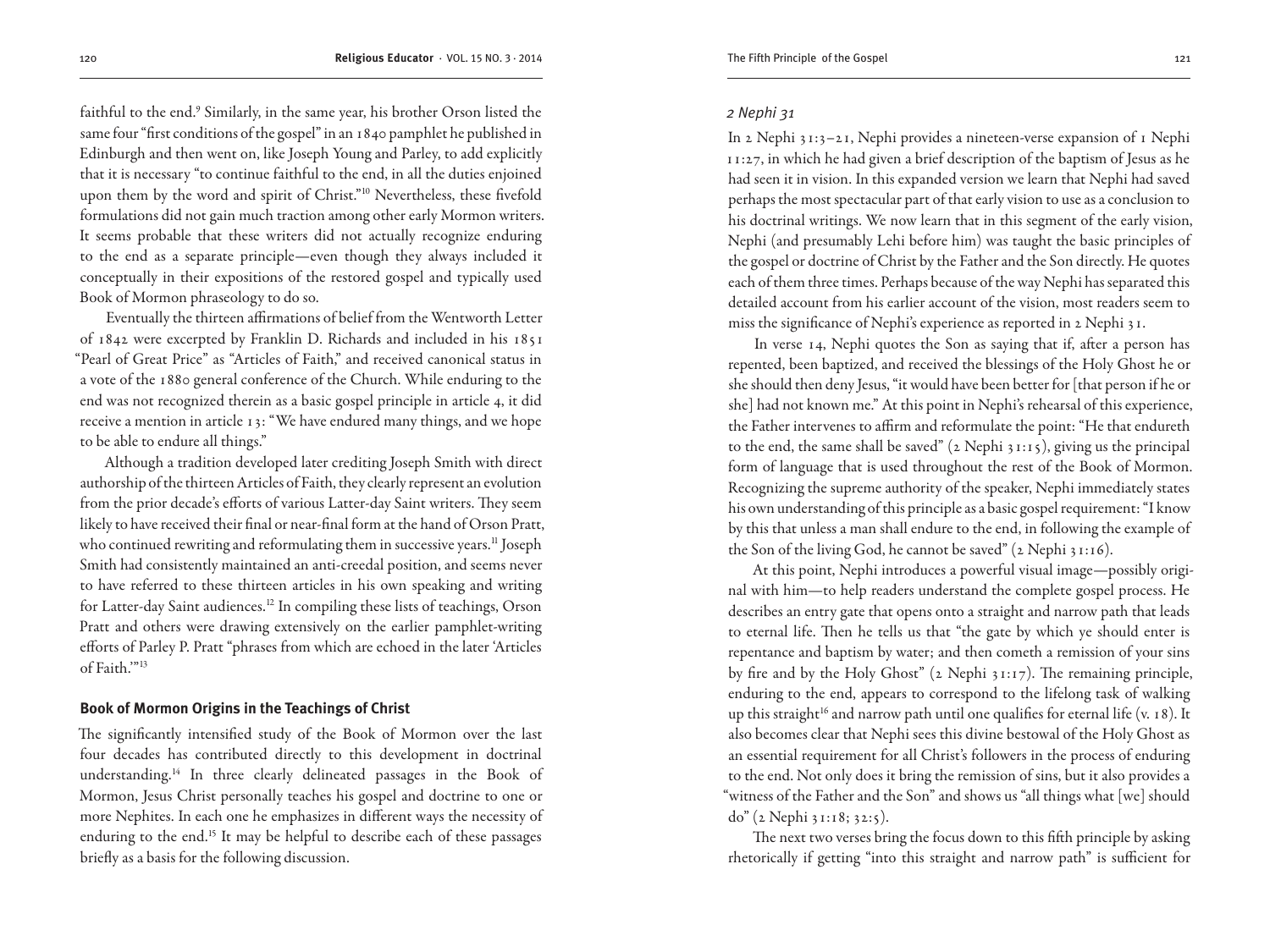salvation. The answer is clearly negative. The convert must now "press forward with a steadfastness in Christ"—the same "unshaken faith in him" that has brought him or her to this point. Combined with "a perfect brightness of hope, and a love of God and of all men," one can press forward on the path, "endure to the end," and receive eternal life (2 Nephi 31:19–20). Enduring to the end is described here as living in faith, hope, and charity; as following the Holy Ghost in all things; and, in the Father's own words, as the way to eternal life.

# *3 Nephi 11–15*

The same five basic principles of the gospel are delineated for the Nephites by Jesus when he first appears to them, as reported by Mormon in 3 Nephi 11. In this chapter, we have the first four principles presented and repeated, but without any direct reference to the fifth principle—enduring to the end (3 Nephi 11:31–39). Instead, we get the Book of Mormon version of the Sermon on the Mount, presented as a teaching on the way that those who have been baptized and have received the Holy Ghost should live their lives. Our suspicion is that this presentation in chapters 12–14 should be understood as a discourse on enduring to the end, which is powerfully confirmed at the end, when the rhetorical tension is resolved as Jesus announces the fifth principle twice for emphasis: "Behold, I am the law, and the light. Look unto me, and endure to the end, and ye shall live; for unto him that endureth to the end will I give eternal life"  $(3 \text{ Nephi } 15:9)$ .

# *3 Nephi 27:13–22*

In this final presentation of his gospel to his Nephite disciples, Jesus focuses on the judgment and the necessity of enduring to the end for all those who receive his gospel if they will "be lifted up at the last day" (3 Nephi 27:22). The point is made three times that those who follow Jesus by believing in him, repenting, and being baptized will be filled with the Holy Ghost. But then they will be judged by him. Three times it is stressed that they will be judged according to their works. As in 2 Nephi 31:14, those who do not endure to the end will be "hewn down and cast into the fire" (3 Nephi 27:17). Enduring to the end is also termed "faithfulness unto the end" (v. 19).

## **Other Book of Mormon Prophets**

Throughout the Book of Mormon, this understanding that only those who have endured faithfully in keeping the commandments of God will receive eternal life is consistently maintained. Contrary to teachings promoted throughout much of Christian history, neither a profound spiritual experience nor the reception of required ordinances will be sufficient. A sampling of the teachings of Nephite prophets at different points in time makes this clear.

## *Nephi*

"And blessed are they who shall seek to bring forth my Zion at that day, for they shall have the gift and the power of the Holy Ghost; and if they endure unto the end they shall be lifted up at the last day, and shall be saved in the everlasting kingdom of the Lamb" (1 Nephi 13:37).

"For none of these can I hope except they shall be reconciled unto Christ, and enter into the narrow gate, and walk in the strait path which leads to life, and continue in the path until the end of the day of probation" (2 Nephi 33:9; see also v. 4).

#### *Jacob*

"And if they will not repent and believe in his name, and endure to the end, they must be damned" (2 Nephi 9:24; see also v. 18).

"Then, my beloved brethren, repent ye, and enter in at the strait gate, and continue in the way which is narrow, until ye shall obtain eternal life" ( Jacob 6:11).

#### *Omni*

"Yea, come unto him, and offer your whole souls as an offering unto him, and continue in fasting and praying, and endure to the end; and as the Lord liveth ye will be saved" (Omni 1:26).

#### *King Benjamin*

"Thereby salvation might come to him that should put his trust in the Lord, and should be diligent in keeping his commandments, and continue in the faith even unto the end of his life" (Mosiah 4:6).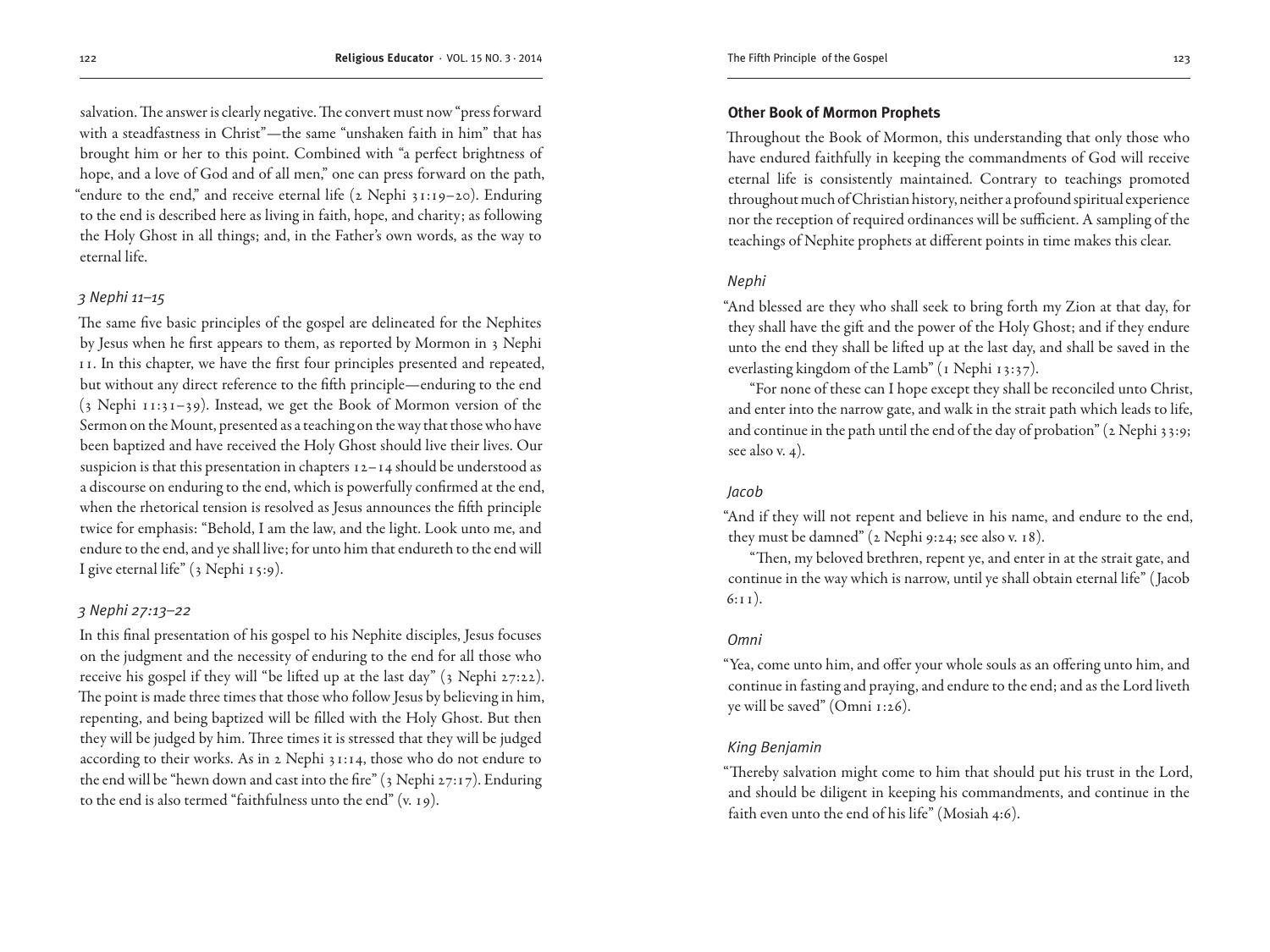# Alma<sub>1</sub>

"Ye have entered into a covenant to serve him until you are dead as to the mortal body" (Mosiah 18:13).

# Alma<sub>2</sub>

"And behold, they were faithful until the end; therefore they were saved"  $(Alma 5:13).$ 

"And whosoever doeth this, and keepeth the commandments of God from thenceforth . . . he shall have eternal life"  $(7:16;$  see also vv.  $23-25$ ).

"Having faith on the Lord; having a hope that ye shall receive eternal life; having the love of God always in your hearts, that ye may be lifted up at the last day and enter into his rest" (13:29).

"Yea, he that truly humbleth himself, and repenteth of his sins, and endureth to the end, the same shall be blessed"  $(32:15)$ .

"Because of your steadiness and your faithfulness unto God; for as you have commenced in your youth to look to the Lord your God, even so I hope that you will continue in keeping his commandments; for blessed is he that endureth to the end" (38:2).

"If he hath repented of his sins, and desired righteousness until the end of his days, even so he shall be rewarded unto righteousness" (Alma 41:6, cf. v. 14).

# *Mormon*

"And if ye do this, and endure to the end, ye will in nowise be cast out" (Mormon 9:29).

"Which Comforter filleth with hope and perfect love, which love endureth by diligence unto prayer, until the end shall come, when all the saints shall dwell with God" (Moroni 8:26).

# *Moroni*

"And blessed is he that is found faithful unto my name at the last day, for he shall be lifted up to dwell in the kingdom prepared for him from the foundation of the world" (Ether 4:19).

"But that they may be persuaded to do good continually, that they may come unto the fountain of all righteousness and be saved" (Ether 8:26).

Moroni goes on to cite the practices of the Nephite church. A priesthood ordination used this language: "I ordain you to be a priest . . . to preach repentance and remission of sins through Jesus Christ, by the endurance of faith on his name to the end" (Moroni 3:3). He also included this requirement for baptismal candidates: "And none were received unto baptism save they took upon them the name of Christ, having a determination to serve him to the end" (6:3). He also taught "that he, through his infinite goodness and grace, will keep you through the endurance of faith on his name to the end" (8:3). Also, "for they die in their sins, and they cannot be saved in the kingdom of God" (10:26). A thousand years after the great vision given to Lehi and Nephi gave them the language of enduring to the end, it was still in prominent use by the Nephite church and prophets.

# **Enduring to the End in the Bible**

While the language of enduring to the end does occur in the New Testament, the concept shows up more often in other forms. In Matthew 10:22 (see also Matthew 24:13; Mark 13:13) Jesus warns his disciples that they "shall be hated of all men for my name's sake: but he that endureth to the end shall be saved." Less clearly, we can see the principle underlying other language. A few examples from the Gospels might include the following:

"Narrow is the way, which leadeth unto life" (Matthew 7:14).

"Every tree that bringeth not forth good fruit is hewn down, and cast into the fire" (Matthew 7:19; see also Luke 3:9).

"And he that taketh not his cross, and followeth after me, is not worthy of me" (Matthew 10:38; see also Mark 8:34–35).

"If thou wilt enter into life, keep the commandments" (Matthew 19:17).

"Thou hast been faithful over a few things, I will make thee ruler over many things: enter thou into the joy of thy lord" (Matthew 25:21).

"No man, having put his hand to the plough, and looking back, is fit for the kingdom of God" (Luke 9:62).

While these examples and numerous others demonstrate clear continuity between the teaching of Christ's gospel to his contemporaries in Palestine and to the Nephites, the principle of enduring to the end has not been consistently included or emphasized by Christian theologians as it was by Nephite prophets.